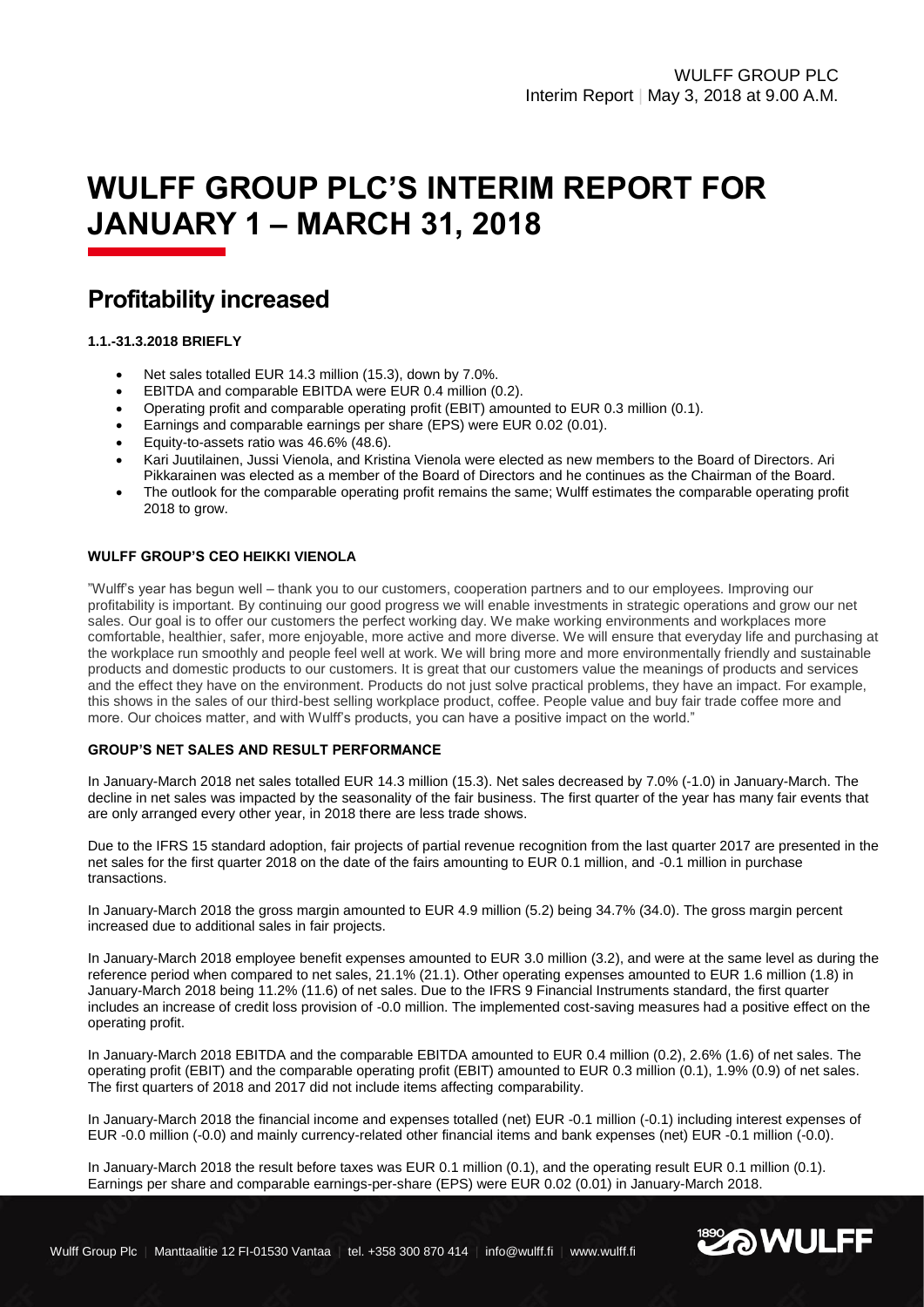#### **CONTRACT CUSTOMERS SEGMENT**

Wulff's Contract Customers Division is the customer's comprehensive partner in the field of workplace services and products and international fair services in Finland and Scandinavia.

In January-March 2018 the segment's net sales totalled EUR 11.9 million (12.8), and the operating profit (EBIT) was EUR 0.2 million (0.1). The decline in net sales was impacted by the seasonality of the fair business. The first quarter of the year has significant fair events that are only arranged every other year, in 2018 there are notably less trade shows.

The implemented cost-saving measures had a positive impact on the operating profit. It is important for Wulff to develop its services together with its customers. In a rapidly changing world, it requires strong investments to be able to offer customers new and interesting products and services that are at the leading edge of development. Wulff's aim is to make its own and its customers' business as profitable as possible. That is why Wulff is continuously developing the cost-efficiency of its operations. Digitalisation, automatization, new working environments, and mobile work provide a chance for Wulff to grow in a new market. With new strategic projects like Wulff Lab and Better Products, customers will be able to participate in innovating and developing new services, products, and business more thoroughly than before.

One of the most popular cost and time saving supply solutions in Finland is Wulff's MiniBar and the Cabinet Service in Scandinavia that can be found in hundreds of companies. The MiniBar and Cabinet Service work like their hotel namesakes. The automated refilling services houses on its shelves office and IT supplies, catering and facility management products. The TOP3 products in Wulff's MiniBar service are coffee, ink cartridges and paper. In Finland, Wulff is the industry's strongest player and in Scandinavia, one of the top companies in the industry.

Wulff's open webshop Wulffinkulma.fi, geared towards especially small companies, serves customers diversely with a range of 4,000 products. The webshop is known for its fast and reliable deliveries and a product range that is much more diverse than what its traditional competitors are able to offer. The webshop, its service, its functionality, and marketing will be strongly developed in 2018.

International fair services are a part of Wulff's operations. In addition to Finland, Wulff Entre serves customers in Germany, Sweden, Norway, Russia and the United States. Additional growth is expected especially from the US market. Yearly, Wulff Entre exports Finnish know-how to over 30 countries. Wulff Entre is the market leader in Finland and there has been solid trust in Wulff Entre's ability to find the right international venues for over 90 years. As an international company, Wulff Entre will invest especially in the acquisition of new clientele, developing its operations in the US, and in a new way of marketing, web presence, and social media.

#### **EXPERTISE SALES SEGMENT**

The Expertise Sales segment makes everyday life at the workplace easier by offering the best workplace products and novelties in the market with the most professional, personal, and local service.

In January-March 2018 the segment's net sales totalled EUR 2.4 million (2.5) and the operating profit was EUR 0.1 million (0.1). There were less sales people in the Expertise Sales segment than in the reference period, which resulted in a decline in the net sales.

The Expertise Sales segment will continue improving its profitability by concentrating on profitable product and service fields, efficient cost management, and by continuously optimizing operational efficiency. An agile organization can react quickly to market changes. Focusing on profitable product and service fields requires investments in the development of the chosen product and service ranges.

Expertise Sales is a professional service that requires knowledge of the customer, the customer's business and operating environment, and the importance of personal contact is emphasised. Wulff stands out from its competitors with its locality and domesticity. The Expertise Sales segment offers customers novelties and customer favourites, and a broad range of different wellbeing, ergonomics and first aid products and products improving work safety. Due to the aging workforce, Nordic companies are increasingly investing in ergonomics and first aid products for the workplace. Office work will continue to account for an ever-increasing part of all labour and that is why companies are also proactively investing in good workplace ergonomics. With good workplace ergonomics, it is possible to achieve significant savings due to diminution of sick leaves. The Expertise Sales segment offers personal service to its clients where the product concept is always tailored together with the customers to meet their needs. Expertise Sales actively brings solutions to the awareness of customers that make workdays better. One of the most important and current projects is bettering indoor air quality. Wulff offers its customers exclusively top quality AeraMax air purifiers among other products.

Wulff is known for being the workplace of successful salespeople. An increasing number of executive leaders and company managers have a background in sales, and there is growing appreciation of sales skills in our society today. Successful recruiting and the number of the sales personnel have a significant effect especially on the performance of the Expertise Sales

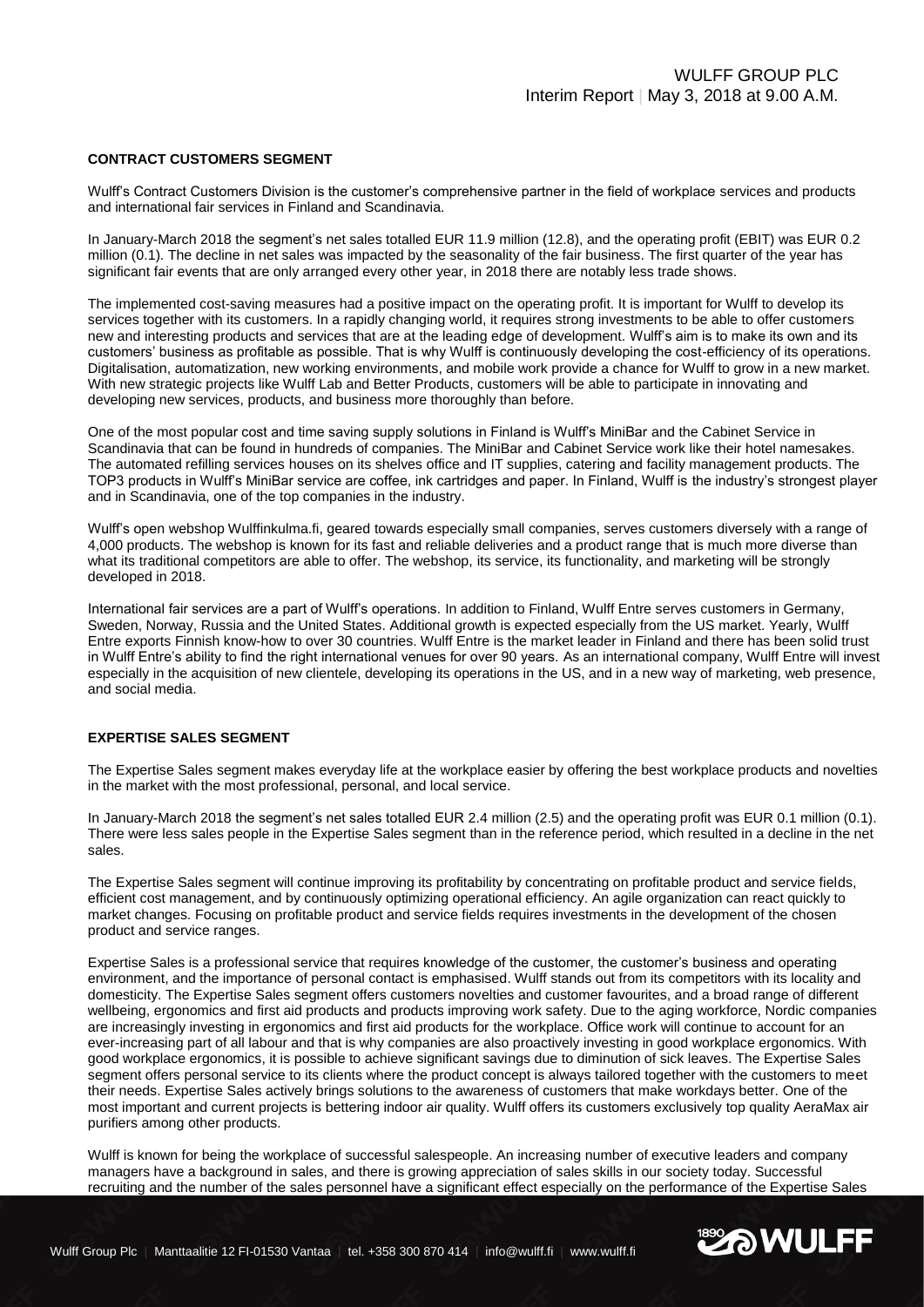Segment. Wulff is looking for new talents to its expertise sales. Wulff's own introduction and training programs ensure that not only does every sales person get a comprehensive training and an exciting start to their career, but also further education on how to improve one's own expertise.

#### **FINANCING, INVESTMENTS AND FINANCIAL POSITION**

In January-March 2018 the cash flow from operating activities was EUR -0.9 million (-0.5). In this industry, it is typical that the result and cash flow are generated in the last quarter.

In January-March 2018 long-term loans were repaid in total of EUR 0.2 million (1.2) and no new long-term loans were withdrawn. In March 2017, the Group carried out a financial arrangement where the Group withdrew a new long-term loan of EUR 1.2 million and long-term loans of EUR million 1.2 were repaid. The new long-term loan has a repayment term almost six years longer compared to the repaid loan. Short-term loans were withdrawn amounting to EUR 1.5 million (0.9) in January-March 2018. The cash flow of financing activities was EUR 1.3 million 0.9) in January-March 2018.

As a whole, the Group's cash balance increased by EUR 0.3 million in January-March 2018 (0.2). The Group's bank and cash funds totalled EUR 0.2 million (0.4) at the beginning of the year and EUR 0.5 million (0.6) at the end of the reporting period.

At the end of March 2018, the Group's equity-to-assets ratio was 46.6% (48.6). Equity attributable to the equity holders of the parent company was EUR 1.64 per share (1.79).

#### **SHARES AND SHARE CAPITAL**

Wulff Group Plc's share is listed on NASDAQ OMX Helsinki in the Small Cap segment under the Industrial Goods and Services sector. The company's trading code is WUF1V. At the end of the reporting period, the share was valued at EUR 1.61 (1.72) and the market capitalization of the outstanding shares totalled EUR 10.5 million (11.2).

In January-March 2018 no own shares were reacquired. At the end of March 2018, the Group held 79,000 (79,000) own shares representing 1.2% (1.2) of the total number and voting rights of Wulff shares.

#### **DECISIONS OF THE ANNUAL GENERAL MEETING AND BOARD OF DIRECTORS**

Wulff Group Plc's Annual General Meeting was held in Helsinki on Thursday April 5, 2018. The Annual General Meeting adopted the financial statements for the financial year 2017 and discharged the members of the Board of Directors and CEO from liability for the financial period 1.1.-31.12.2017.

#### **Dividend**

The Annual General meeting decided to pay a dividend of EUR 0.05 per share for the financial year 2017, amounting to EUR 0.3 million. The record date was April 9, 2018 and the payment date was April 18, 2018.

#### **Board of Directors**

Kari Juutilainen, Ari Pikkarainen, Jussi Vienola and Kristina Vienola were elected as members of the Board. The organizing meeting of Wulff Group Plc's Board of Directors, held after the Annual General Meeting, decided that the Chairman of the Board is Ari Pikkarainen.

It was confirmed that the members of the Board of Directors will receive a monthly fee of EUR 1,250.

#### **Auditors**

BDO Oy, a company of Authorized Public Accountants, with Authorized Public Accountant Juha Selänne as the lead audit partner, was chosen as the auditor of Wulff Group Plc. The reimbursements to the Auditors are paid on the basis of reasonable invoicing.

#### **Authorizing the Board of Directors to decide on the repurchase of the company's own shares**

The Annual General Meeting authorised the Board of Directors to resolve on the acquisition of maximum 300,000 own shares. The authorization is effective until April 30, 2019. The Board of Directors decided to continue buying back own shares in accordance with the authorization granted by the Annual General Meeting on April 5, 2018

#### **Authorizing the Board of Directors to decide on a share issue and the special entitlement of the shares**

The Annual General Meeting authorised the Board to decide on the issue of new shares, disposal of treasury shares and/or the issue of special rights. The authorisation entitles the Board to issue a maximum of 1,300,000 shares, representing approximately 20% of the company's currently outstanding stock, based on a single decision or several decisions. The authorisation remains in force until April 30, 2019.

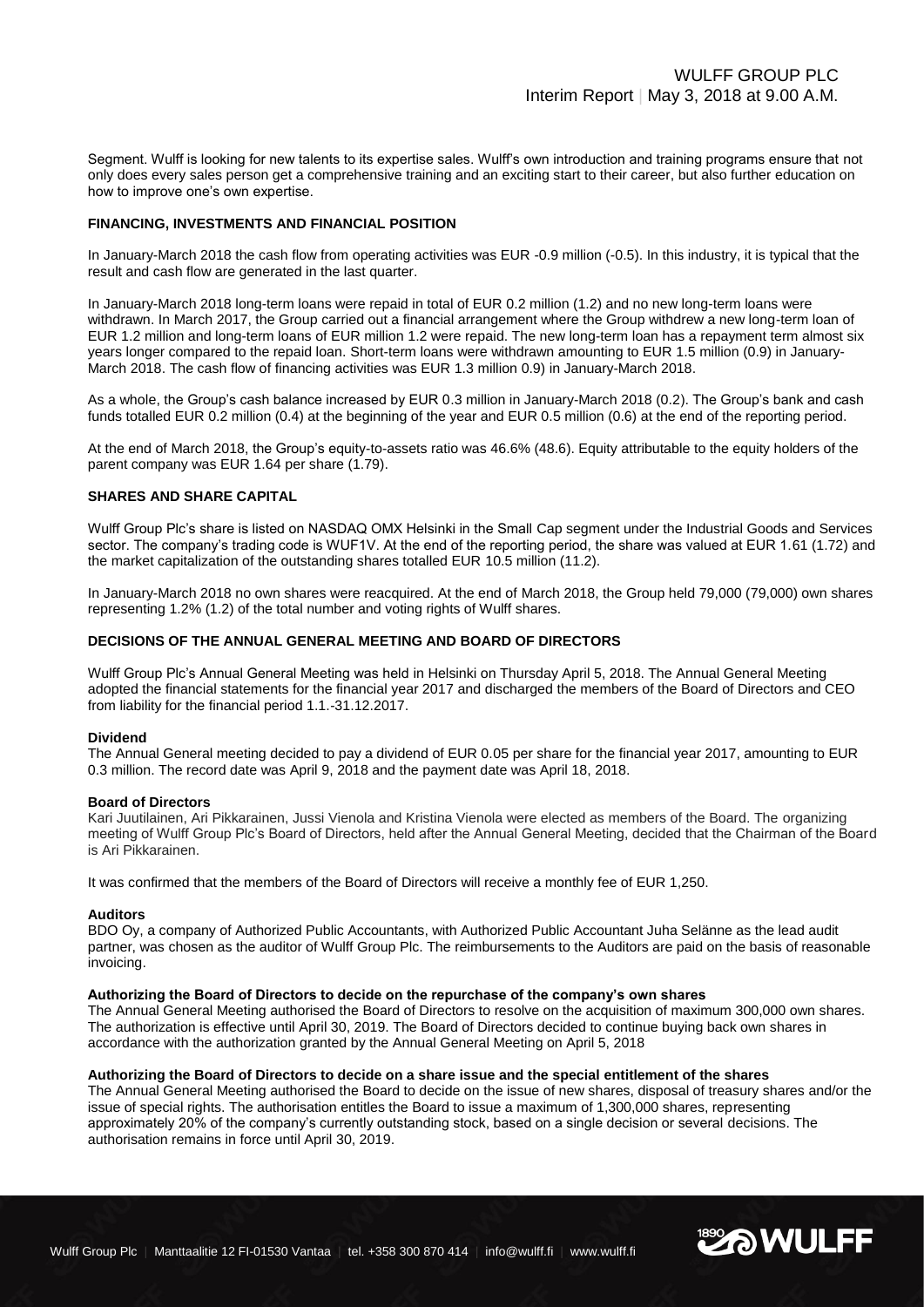#### **PERSONNEL**

In January-March 2018 the Group's personnel totalled 194 (199) employees on average. At the end of March, the Group had 192 (195) employees of which 66 (74) persons were employed in Sweden, Norway or Denmark. The majority, 58% (58), of the Group's personnel work in sales operations and 42% (42) of the employees work in sales support, logistics and administration. 47% (49) of the personnel are women and 53% (51) are men.

#### **RISKS AND UNCERTAINTIES IN THE NEAR FUTURE**

The demand for office supplies is strongly affected by the general economic development and the industry's tight competition. Business operations are also affected by normal business risks such as the success of the Group's strategy and operative risks stemming from the personnel, logistics and IT environments. Approximately half of the Group's net sales come from other than euro-currency countries. Fluctuation of the currencies affects the Group's net result and balance sheet.

#### **SUBSEQUENT EVENTS**

Part of the Group's loan agreements have covenants concerning the equity-to-assets ratio and the interest-bearing liabilities/operating margin. Covenants are reported yearly at the end of financial year. At the end of the financial year 31.12.2017, the interest-bearing liabilities/operating margin covenant was breached due to the negative result. The Group's management negotiated with the financier at the end of 2017 and due to the breach of covenant the financier will collect a oneoff compensation after the 1.1.-31.3.2018 reporting period. The Group has not had any other significant subsequent events.

#### **MARKET SITUATION AND FUTURE OUTLOOK**

Wulff is the most significant Nordic player in its field. Wulff creates workplaces and its mission is to help corporate customers to succeed in their own business by providing them with leading-edge products and services in a way best suitable to them. Wulff is prepared to carry out new strategic acquisitions and as a listed company, Wulff is in a good position to be a more active player than its competitors.

The developing economic situation will enable Wulff's business to develop positively. Wulff's aim is to further improve the profitability of its operations and estimates that the comparable operating profit 2018 will grow. In the industry, it is typical that the result and cash flow are generated in the last quarter.

#### **WULFF GROUP PLC'S FINANCIAL REPORTING AND ANNUAL GENERAL MEETING 2018**

Wulff Group Plc will release the following financial reports in 2018:

Interim Report, January-June 2018 Thursday August 2, 2018 Interim Report, January-September 2018 Thursday November 1, 2018

In Vantaa on May 3, 2018

WULFF GROUP PLC BOARD OF DIRECTORS

Further information: CEO Heikki Vienola tel. +358 300 870 414 or +358 50 65 110 e-mail: [heikki.vienola@wulff.fi](mailto:heikki.vienola@wulff.fi)

DISTRIBUTION NASDAQ OMX Helsinki Oy Key media [www.wulff-group.com](http://www.wulff-group.com/)

A better world – one workplace at a time. Wulff's goal is a perfect workday! We enable better working environments and create workplaces, wherever you are. We offer the industry's most comprehensive product and service range that can help you create an office wherever you want it. More comfortable, healthier, safer, more enjoyable, more active and more diverse? How do you want to better you workday and working environment? Wulff has the solution. We offer our customers office supplies, facility management products, catering solutions, IT supplies, ergonomics, first aid, air purifiers, and innovative products for worksites. Customers can also acquire international exhibition services from Wulff. In addition to Finland, Wulff operates in Sweden, Norway, and Denmark. Check out our products and services at wulff.fi.

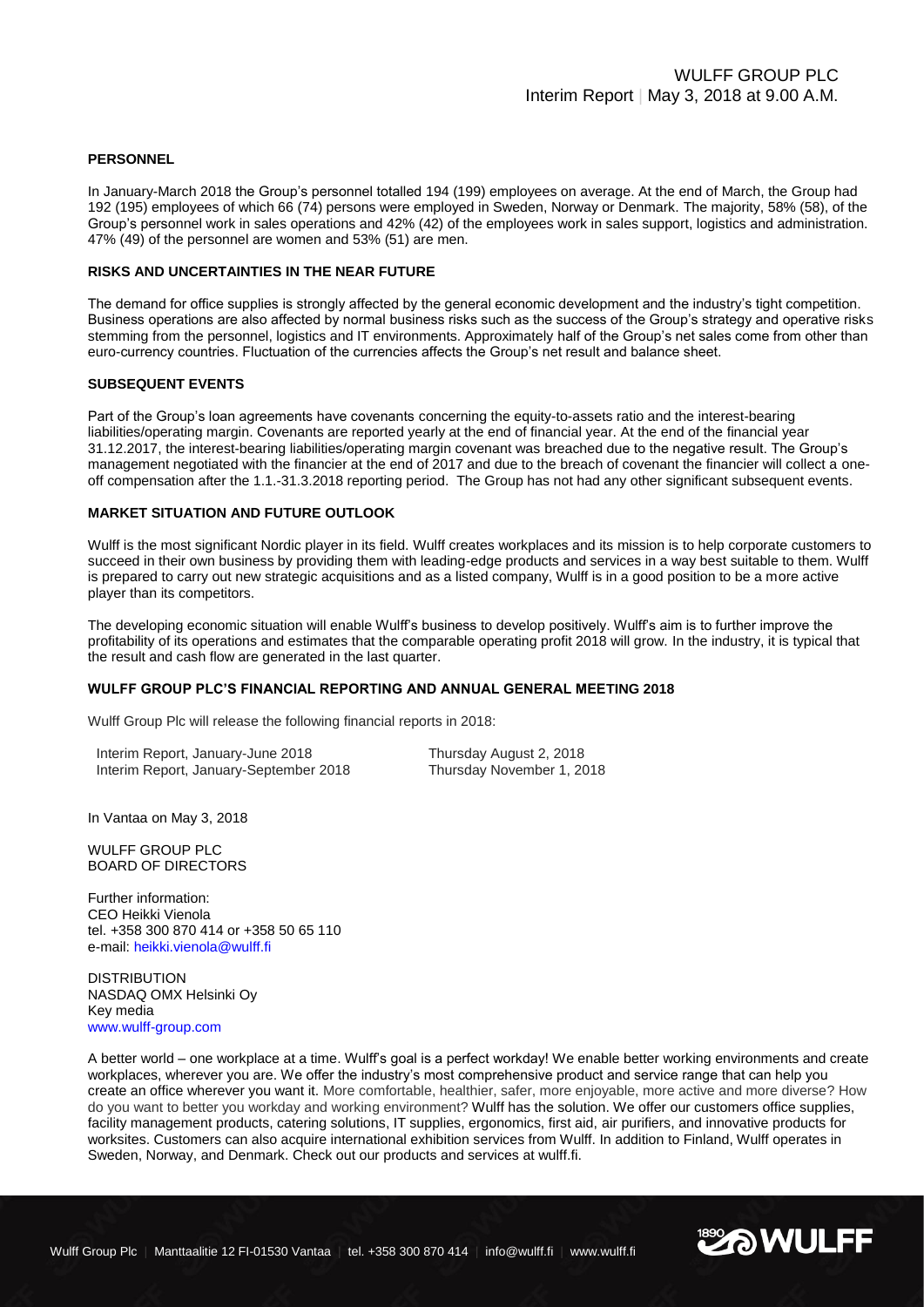**EXA WULFF** 

# **INTERIM REPORT, TABLE PART 1.1. - 31.3.2018**

## **The information presented in the interim report has not been audited.**

| <b>CONSOLIDATED STATEMENT OF INCOME (IFRS)</b>                                                      | ı       | ı        | H <sub>1</sub> |
|-----------------------------------------------------------------------------------------------------|---------|----------|----------------|
| <b>EUR 1000</b>                                                                                     | 2018    | 2017     | 2017           |
| <b>Net sales</b>                                                                                    | 14 256  | 15 332   | 56 931         |
| Other operating income                                                                              | 25      | 39       | 133            |
| Materials and services                                                                              | $-9307$ | $-10119$ | $-37692$       |
| Employee benefit expenses                                                                           | $-3006$ | $-3227$  | $-12237$       |
| Other operating expenses*                                                                           | $-1600$ | $-1785$  | -6 675         |
| <b>EBITDA*</b>                                                                                      | 367     | 239      | 461            |
| Depreciation and amortization                                                                       | $-103$  | -98      | -387           |
| Operating profit/loss*                                                                              | 264     | 141      | 74             |
| <b>Financial income</b>                                                                             | 3       | 7        | 33             |
| Financial expenses*                                                                                 | $-120$  | $-64$    | $-353$         |
| <b>Profit/Loss before taxes</b>                                                                     | 147     | 85       | $-247$         |
| Income taxes                                                                                        | $-11$   | $-28$    | 19             |
| Net profit/loss for the period                                                                      | 137     | 58       | $-228$         |
|                                                                                                     |         |          |                |
| Attributable to:                                                                                    |         |          |                |
| Equity holders of the parent company                                                                | 132     | 50       | -193           |
| Non-controlling interest                                                                            | 5       | 8        | $-35$          |
|                                                                                                     |         |          |                |
| Earnings per share for profit attributable to<br>the equity holders of the parent company:          |         |          |                |
| (diluted = non-diluted)                                                                             | 0,02    | 0,01     | $-0.03$        |
| <b>CONSOLIDATED STATEMENT OF COMPREHENSIVE</b><br><b>INCOME (IFRS)</b>                              |         |          |                |
| <b>EUR 1000</b>                                                                                     |         |          |                |
| Net profit/loss for the period                                                                      | 137     | 58       | $-228$         |
| Other comprehensive income which may be reclassified to<br>profit or loss subsequently (net of tax) |         |          |                |
| Change in translation differences                                                                   | -81     | 3        | -83            |
| Total other comprehensive income                                                                    | $-81$   | 3        | $-83$          |
| Total comprehensive income for the period                                                           | 56      | 61       | $-311$         |
| Total comprehensive income attributable to:                                                         |         |          |                |
| Equity holders of the parent company                                                                | 62      | 53       | $-264$         |
| Non-controlling interest                                                                            | -6      | 8        | $-47$          |

\*The presentation of the Consolidated Statement of Income has been changed in the first quarter of 2018 in such a way that bank charges have been classified as financial expenses instead of other operating expenses. The reference period has been adjusted to correspond to the new reporting convention: EUR 0.0 million has been moved from other operating expenses to financial expenses for Q1/2017, and EUR 0.1 million for 2017.

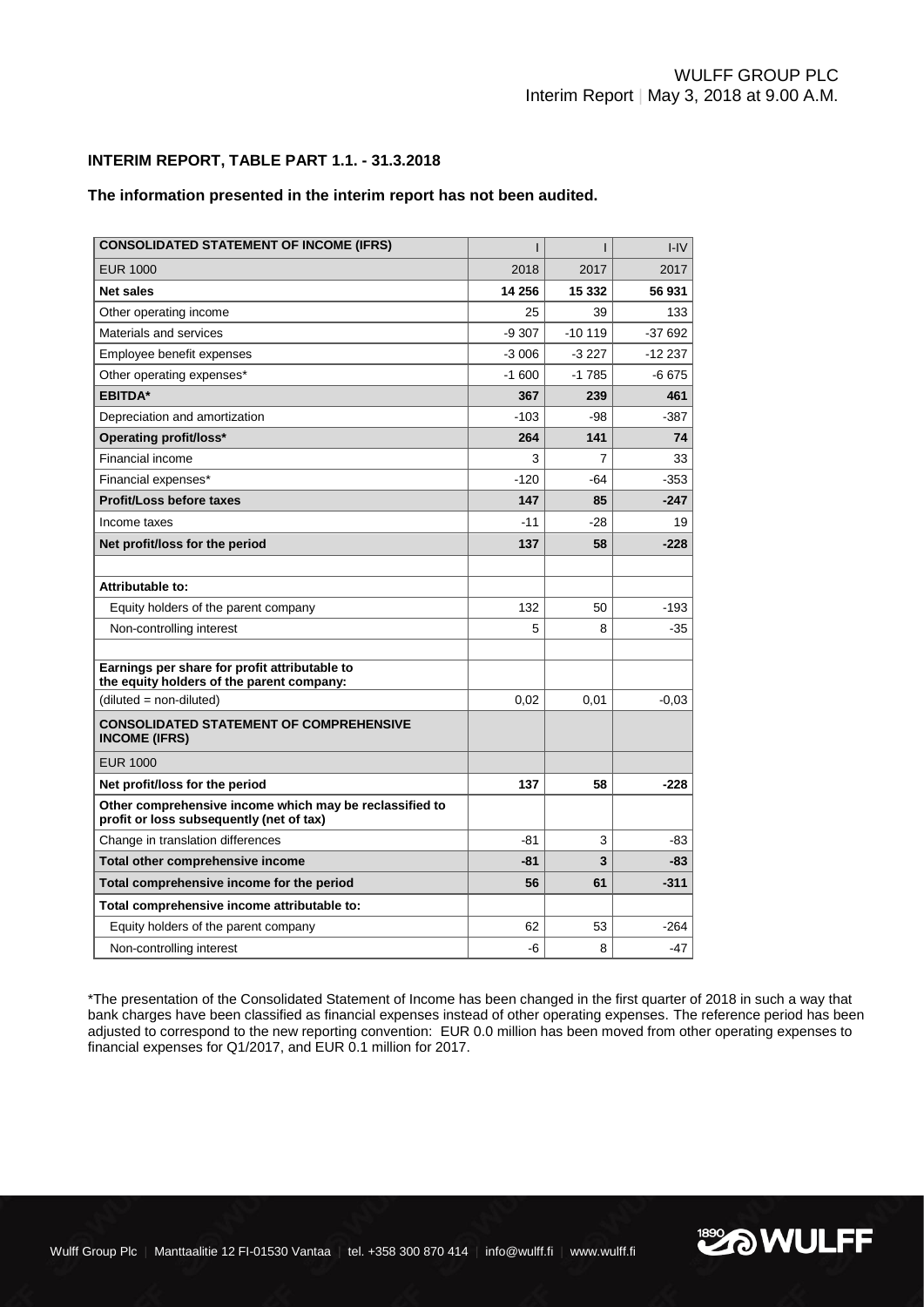| <b>CONSOLIDATED STATEMENT OF FINANCIAL POSITION (IFRS)</b>                        |           |         |                      |
|-----------------------------------------------------------------------------------|-----------|---------|----------------------|
| <b>EUR 1000</b>                                                                   | 31.3.2018 |         | 31.3.2017 31.12.2017 |
| <b>ASSETS</b>                                                                     |           |         |                      |
| <b>Non-current assets</b>                                                         |           |         |                      |
| Goodwill                                                                          | 6731      | 6854    | 6801                 |
| Other intangible assets                                                           | 374       | 430     | 416                  |
| Property, plant, and equipment                                                    | 632       | 472     | 499                  |
| Non-current financial assets                                                      |           |         |                      |
| Interest-bearing financial assets                                                 |           | 35      |                      |
| Non-interest-bearing financial assets                                             | 105       | 57      | 105                  |
| Deferred tax assets                                                               | 1 2 9 6   | 1 2 2 5 | 1 277                |
| <b>Total non-current assets</b>                                                   | 9 1 3 8   | 9072    | 9 0 9 9              |
| <b>Current assets</b>                                                             |           |         |                      |
| Inventories                                                                       | 6 900     | 7 2 2 7 | 6959                 |
| Current receivables                                                               |           |         |                      |
| Interest-bearing receivables                                                      | 12        | 14      | 11                   |
| Non-interest-bearing receivables                                                  | 9 2 4 9   | 9472    | 8652                 |
| Cash and cash equivalents                                                         | 459       | 642     | 213                  |
| <b>Total current assets</b>                                                       | 16 619    | 17 355  | 15 834               |
|                                                                                   |           |         |                      |
| <b>TOTAL ASSETS</b>                                                               | 25 757    | 26 427  | 24 933               |
|                                                                                   |           |         |                      |
| <b>SHAREHOLDERS' EQUITY AND LIABILITIES</b><br><b>Equity</b>                      |           |         |                      |
|                                                                                   |           |         |                      |
| Equity attributable to the equity holders of the parent company:<br>Share capital | 2650      | 2650    | 2650                 |
| Share premium fund                                                                | 7662      | 7662    | 7662                 |
|                                                                                   |           |         |                      |
| Invested unrestricted equity fund                                                 | 223       | 223     | 223                  |
| Retained earnings                                                                 | 169       | 1 1 3 5 | 167                  |
| Non-controlling interest                                                          | 368       | 493     | 374                  |
| <b>Total equity</b>                                                               | 11 072    | 12 163  | 11 076               |
|                                                                                   |           |         |                      |
| <b>Non-current liabilities</b>                                                    |           |         |                      |
| Interest-bearing liabilities                                                      | 1474      | 2 0 8 4 | 1677                 |
| Deferred tax liabilities                                                          | 45        | 46      | 73                   |
| <b>Total non-current liabilities</b>                                              | 1 5 2 0   | 2 1 3 0 | 1750                 |
| <b>Current liabilities</b>                                                        |           |         |                      |
| Interest-bearing liabilities                                                      | 2 2 6 1   | 1628    | 736                  |
| Non-interest-bearing liabilities                                                  | 10 905    | 10 506  | 11 371               |
| <b>Total current liabilities</b>                                                  | 13 165    | 12 134  | 12 107               |

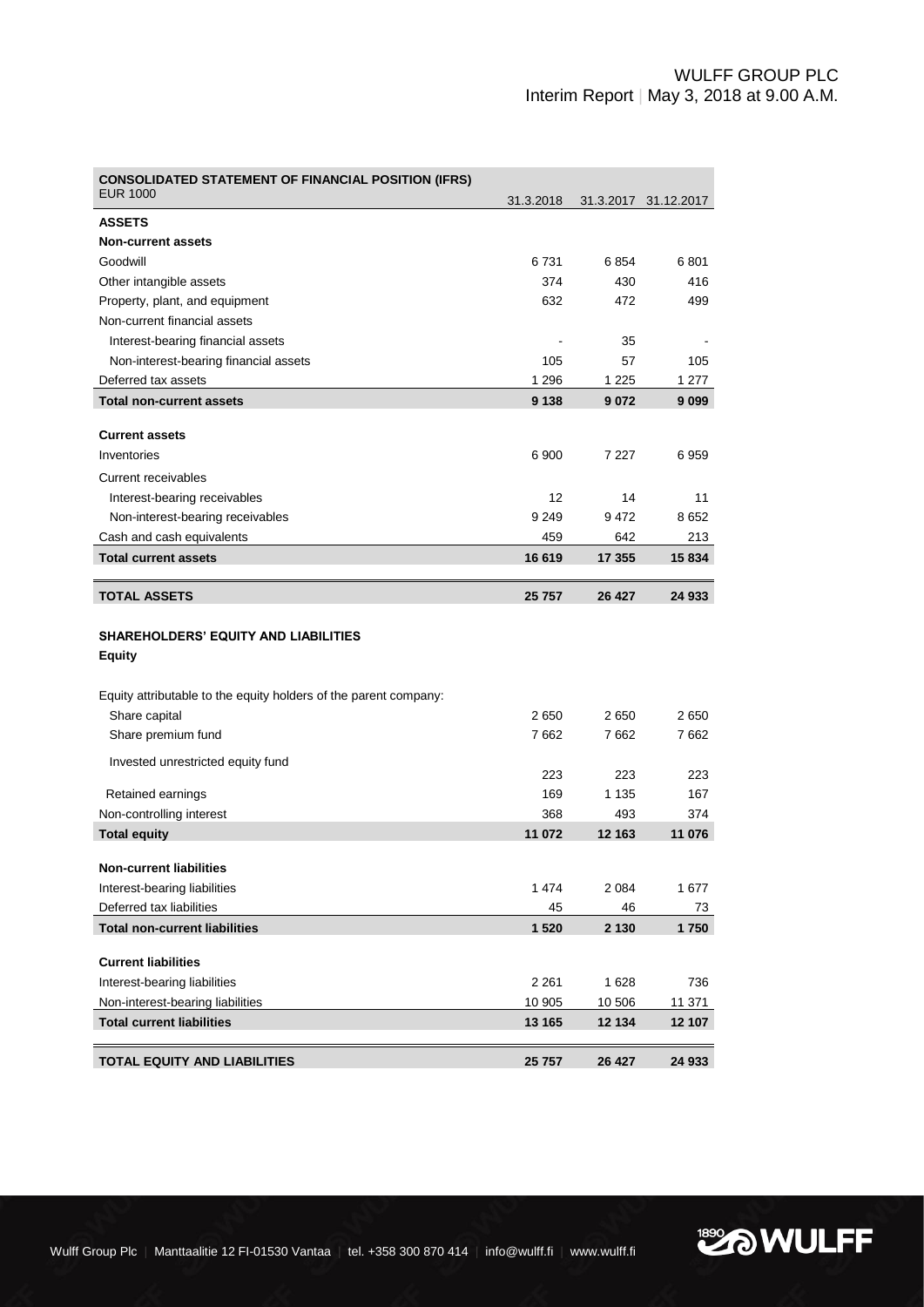| <b>CONSOLIDATED STATEMENT OF CASH FLOW (IFRS)</b>                                         | ı        | ı        | $I - IV$  |
|-------------------------------------------------------------------------------------------|----------|----------|-----------|
| EUR 1000                                                                                  | 2018     | 2017     | 2017      |
| Cash flow from operating activities:                                                      |          |          |           |
| Cash received from sales                                                                  | 13 659   | 14 4 84  | 56 908    |
| Cash received from other operating<br>income                                              | 25       | 40       | 133       |
| Cash paid for operating expenses                                                          | $-14530$ | $-15031$ | $-555549$ |
| Cash flow from operating activities before financial items and<br>income taxes            | -846     | -508     | 1492      |
| Interest paid                                                                             | $-20$    | -21      | -92       |
| Interest received                                                                         | 3        | 9        | 33        |
| Income taxes paid                                                                         | $-12$    | $-21$    | $-44$     |
| Net cash flow from operating activities                                                   | $-875$   | -541     | 1 3 8 9   |
| Cash flow from investing activities:                                                      |          |          |           |
| Investments in intangible and<br>tangible assets                                          | $-193$   | $-106$   | $-429$    |
| Proceeds from sales of intangible<br>and tangible assets                                  |          |          | 17        |
| Other non-current financial assets                                                        |          |          | $-12$     |
| Net cash flow from investing activities                                                   | $-193$   | $-106$   | $-424$    |
| Cash flow from financing activities:                                                      |          |          |           |
| Dividends paid                                                                            |          |          | $-667$    |
| Payment for the partial interest in a subsidiary that does not<br>involve loss of control |          |          | -48       |
| Repayments of finance lease liabilities                                                   | $-17$    | $-18$    | -64       |
| Withdrawals and repayments of<br>short-term loans                                         | 1 4 9 0  | 879      | -48       |
| Withdrawals of long-term loans                                                            |          | 1 200    | 1 200     |
| Repayments of long-term loans                                                             | $-152$   | $-1.186$ | $-1.508$  |
| Net cash flow from financing activities                                                   | 1 3 2 2  | 875      | $-1136$   |
| Change in cash and cash equivalents                                                       | 254      | 228      | $-171$    |
| Cash and cash equivalents at the beginning of the period                                  | 213      | 419      | 419       |
| Translation difference of cash                                                            | -8       | -4       | -35       |
| Cash and cash equivalents at the end of the period                                        | 459      | 642      | 213       |

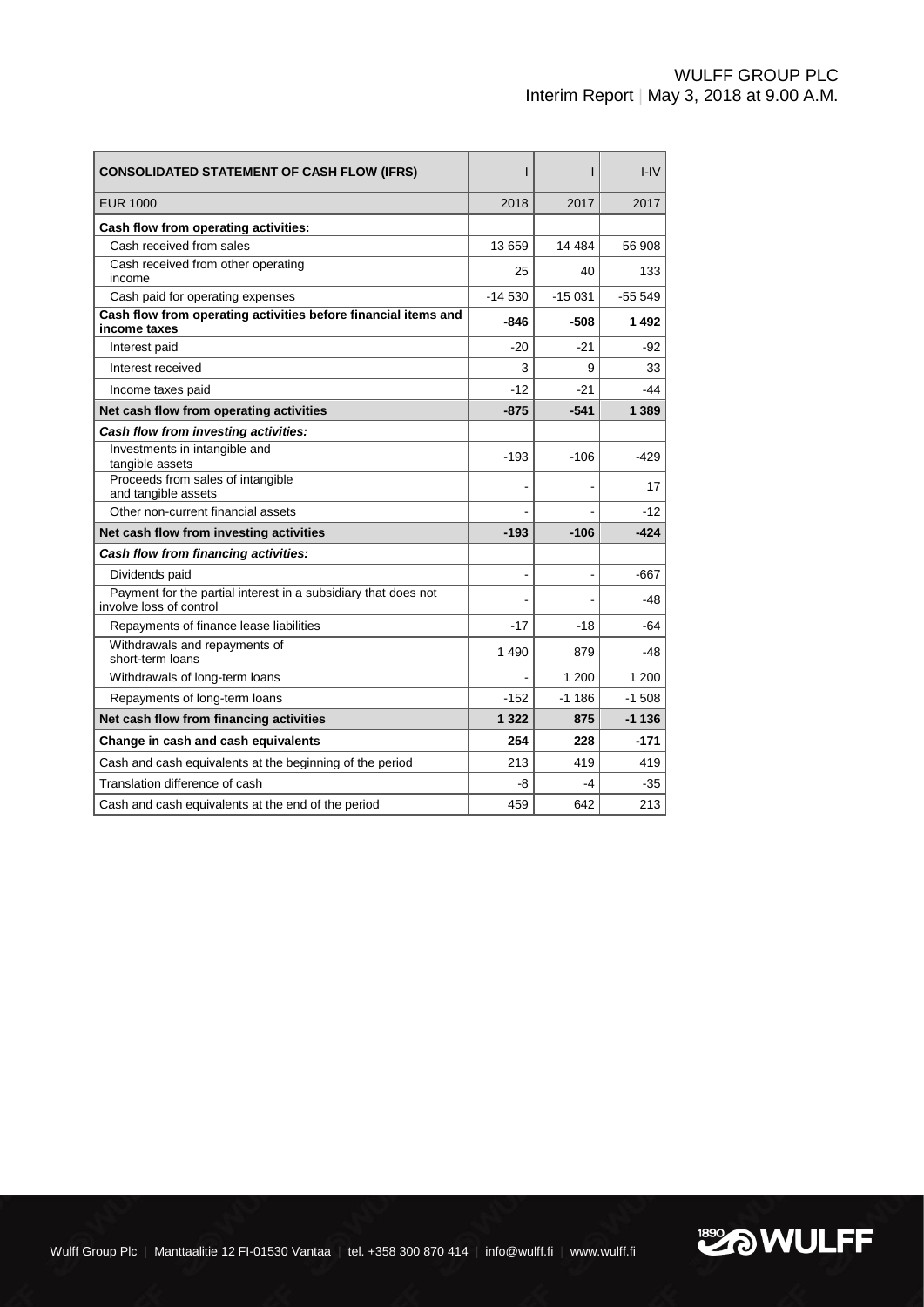# **CONSOLIDATED STATEMENT OF CHANGES IN EQUITY (IFRS)**

| <b>1000 EUR</b>                                                             | Equity attributable to equity holders of the parent company |                          |                                                      |               |                            |                      |              |                                 |              |
|-----------------------------------------------------------------------------|-------------------------------------------------------------|--------------------------|------------------------------------------------------|---------------|----------------------------|----------------------|--------------|---------------------------------|--------------|
|                                                                             | Share<br>capital                                            | Share<br>premium<br>fund | Fund for<br>invested<br>non-<br>restricted<br>equity | Own<br>shares | Translation<br>differences | Retained<br>earnings | <b>Total</b> | Non-<br>controlling<br>interest | <b>TOTAL</b> |
| Equity on Jan 1, 2018                                                       | 2650                                                        | 7662                     | 223                                                  | $-260$        | $-508$                     | 935                  | 10702        | 374                             | 11 076       |
| IFRS 15 adjustment 1.1.2018 to<br>retained earnings                         |                                                             |                          |                                                      |               |                            | -61                  | -61          |                                 | -61          |
| Adjusted equity on Jan 1,<br>2018                                           | 2650                                                        | 7662                     | 223                                                  | -260          | $-508$                     | 874                  | 10 642       | 374                             | 11 016       |
| Effect of the IFRS 15 standard<br>change on the year-end result<br>for 2018 |                                                             |                          |                                                      |               |                            | 61                   | 61           |                                 | 61           |
| Net profit / loss for the period                                            |                                                             |                          |                                                      |               |                            | 70                   | 70           |                                 | 70           |
| Net profit / loss for the period<br><b>TOTAL</b>                            |                                                             |                          |                                                      |               |                            | 132                  | 132          | 5                               | 137          |
| Other comprehensive income<br>(net of taxes):                               |                                                             |                          |                                                      |               |                            |                      |              |                                 |              |
| Change in translation<br>difference                                         |                                                             |                          |                                                      |               | $-69$                      |                      | $-69$        | $-11$                           | $-81$        |
| Comprehensive income (net<br>of taxes)                                      |                                                             |                          |                                                      |               | $-69$                      | 132                  | 62           | -6                              | 56           |
| Dividends paid                                                              |                                                             |                          |                                                      |               |                            |                      |              |                                 |              |
| Equity on Mar 31, 2018                                                      | 2650                                                        | 7662                     | 223                                                  | $-260$        | $-577$                     | 1 0 0 6              | 10704        | 368                             | 11 072       |
|                                                                             |                                                             |                          |                                                      |               |                            |                      |              |                                 |              |
| Equity on Jan 1, 2017                                                       | 2650                                                        | 7662                     | 223                                                  | $-260$        | $-436$                     | 1781                 | 11 619       | 483                             | 12 102       |
| Net profit / loss for the period<br>Other comprehensive income              |                                                             |                          |                                                      |               |                            | 50                   | 50           | 8                               | 58           |
| (net of taxes):                                                             |                                                             |                          |                                                      |               |                            |                      |              |                                 |              |
| Change in translation<br>difference                                         |                                                             |                          |                                                      |               | 3                          |                      | -3           | 0                               | 3            |
| Comprehensive income (net<br>of taxes)                                      |                                                             |                          |                                                      |               | 3                          | 50                   | 53           | 8                               | 61           |
| Equity on Mar 31, 2017                                                      | 2650                                                        | 7662                     | 223                                                  | $-260$        | $-434$                     | 1831                 | 11 672       | 491                             | 12 163       |

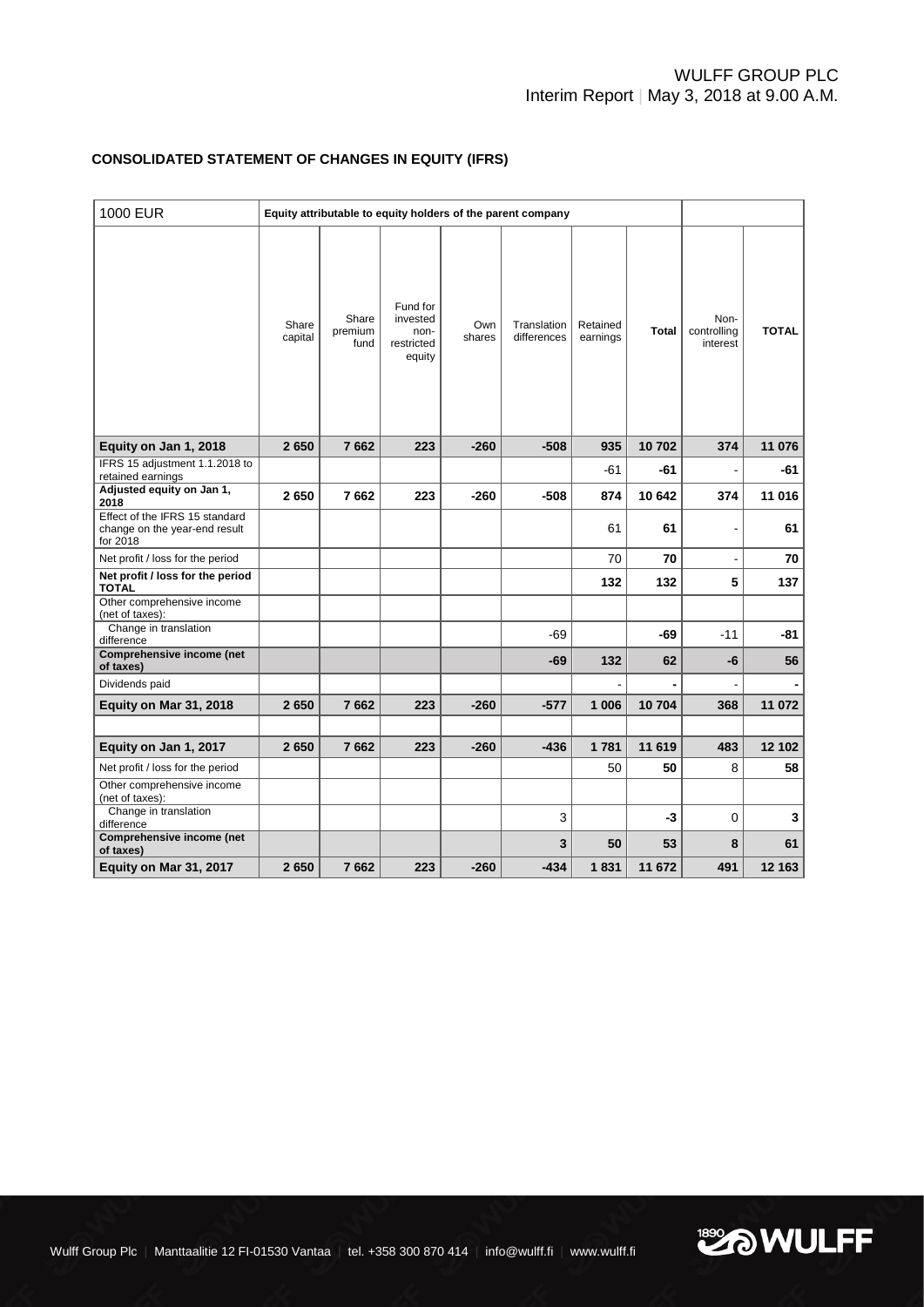# **NOTES TO THE CONDENSED CONSOLIDATED FINANCIAL STATEMENTS**

# **1. BASIS OF PREPARATION**

This interim report has been prepared in accordance with IAS 34 standard. The accounting principles used in the preparation of this report are consistent with those used in the 2017 financial statements, taking into account the IFRS standard changes adopted as of Jan 1, 2018. The IFRS 15 Revenue from Contracts with Customers standard replaced previous IAS 18 and IAS 11 -standards and related interpretations. Due to the IFRS 15 standard adoption from Jan 1, 2018 onwards, the revenue of fair projects will be recognized at the time of fairs, and the partial revenue recognition is no longer applied. Due to the IFRS 15 standard adoption, fair projects of partial revenue recognition from the last quarter 2017 are presented in the net sales for the first quarter 2018 on the date of the fairs amounting to EUR 0.1 million, and -0.1 million in purchase transactions. A corresponding adjustment has been made in retained earnings in the shareholders equity. Due to the adoption of the IFRS 9 Financial Instruments standard, credit loss provision was increased by 0.0 million in the first quarter. Other standard changes that have come into effect on Jan 1, 2018 have not had material impact on the financial statements. The changes have been described in the 2017 IFRS Consolidated Financial Statements. No standard changes and interpretations that have not been in effect at the end of reporting period have been used in the preparation of this interim report.

The Group complies with the Guidelines on Alternative Performance Measures (APM) issued by the European Securities and Markets Authority (ESMA) in its statutory reporting. These alternative performance measures, such as the gross margin, comparable EBITDA and comparable operating profit, are used to present the underlying business performance and to enhance comparability between financial periods. The comparable EBITDA and comparable operating profit do not include items affecting comparability. These are items that are not included in normal business activities, such as profits from sales of car stock, profits from sales of subsidiaries, and write-downs of goodwill. The Alternative Performance Measures should not be taken as substitutes for the standards presented in the Generally Accepted Accounting Principles for IFRS.

The IFRS principles require the management to make estimates and assumptions when preparing financial reports. Although these estimates and assumptions are based on the management's best knowledge of today, the final outcome may differ from the estimated values presented in the financial statements.

All figures are presented as thousands of euros and have been rounded to the nearest thousand euros.

Part of the Group's loan agreements have covenants that stipulate that the equity-to-assets ratio must be at least 35 percent and the interest-bearing liabilities/operating margin ratio at most 3.5 at the end of each reporting period. Covenants are reported yearly. At the end of the reporting period 31.12.2017 the Group's equity-to-assets ratio was 47.0% (50.5). At the end of the reporting period the interest-bearing liabilities/operating margin covenant was 6.8 and was therefore exceeded as per the loan terms due to the negative result. The Group's management negotiated with the financier at the end of 2017 and due to the breach of covenant the financier collected a one-off compensation. Interest bearing liabilities have been divided into short term and long-term debts according to their repayment schedule that was in effect on December 31, 2017.

No other material issues have come to the attention of the Group's management in addition to the information given in this financial report.

The information presented in the report has not been audited.

#### **2. CHANGES IN GROUP STRUCTURE**

#### **Changes in the shares of minority shareholders**

In January March 2018 there were no changes in the shares of minority shareholders. In April 2017, the Group acquired 2% of the share capital of S Supplies Holding AB, and now the Group owns 87% of the company's shares. The share price was EUR 48 thousand. S Supplies Holding AB's net assets were EUR 2.399 thousand (without goodwill). As a result of the acquisition, the non-controlling interest decreased by EUR 48 thousand.

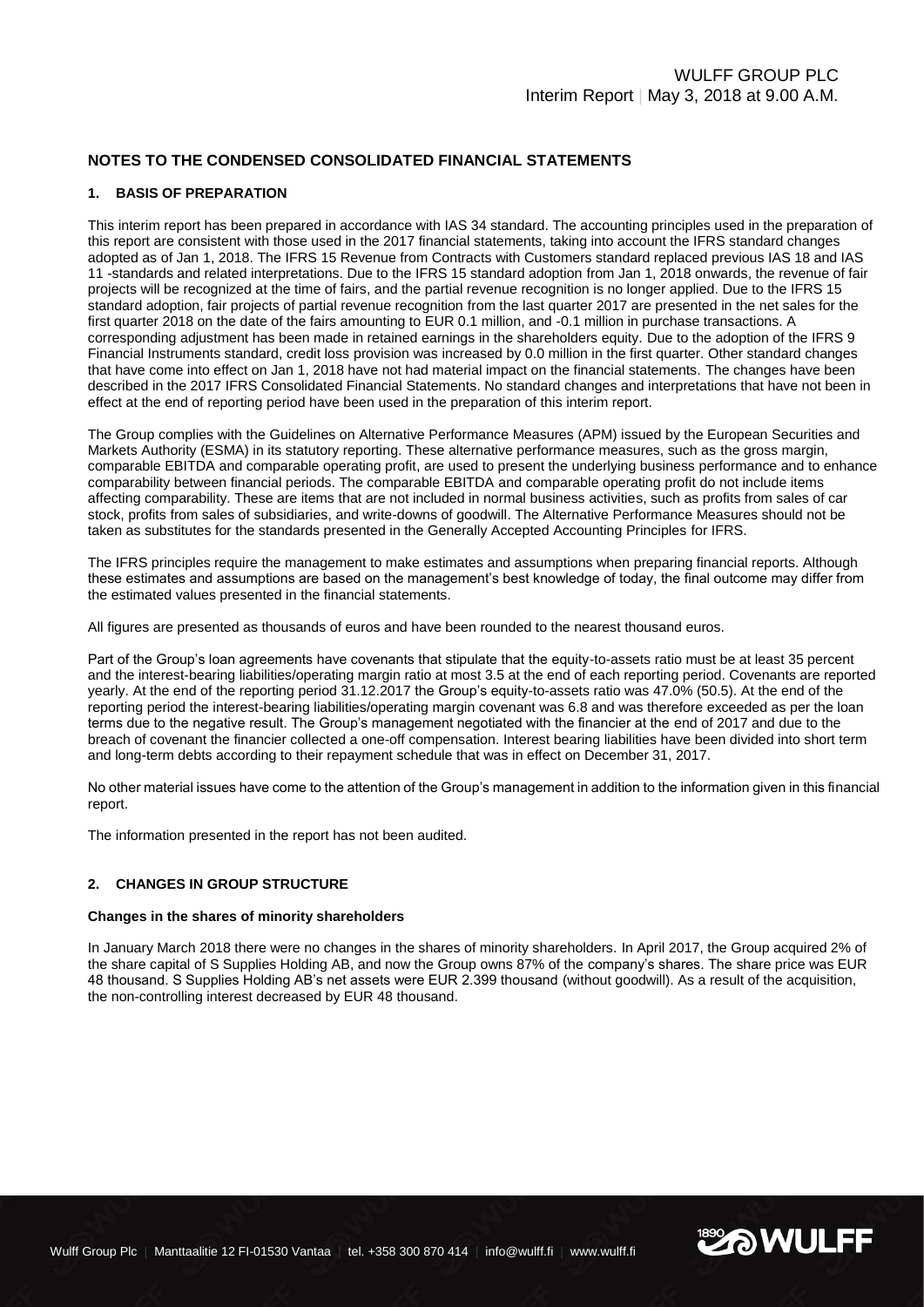# **3. SEGMENT INFORMATION**

|                                        |         |         | $I - IV$ |
|----------------------------------------|---------|---------|----------|
| <b>EUR 1000</b>                        | 2018    | 2017    | 2017     |
|                                        |         |         |          |
| Net sales by operating segments        |         |         |          |
| <b>Contract Customers Segment</b>      | 11 918  | 12828   | 47 728   |
| <b>Expertise Sales Segment</b>         | 2 4 2 4 | 2519    | 9 2 5 7  |
| <b>Group Services</b>                  | 99      | 80      | 327      |
| Intersegment eliminations              | $-184$  | $-95$   | $-381$   |
| <b>TOTAL NET SALES</b>                 | 14 256  | 15 3 32 | 56 931   |
|                                        |         |         |          |
| Operating profit/loss by segments*     |         |         |          |
| <b>Contract Customers Segment</b>      | 217     | 121     | 571      |
| <b>Expertise Sales Segment</b>         | 137     | 111     | 119      |
| Group Services and non-allocated items | $-90$   | -91     | $-616$   |
| <b>TOTAL OPERATING PROFIT/LOSS</b>     | 264     | 141     | 74       |

\*The presentation of the Consolidated Statement of Income has been changed in the first quarter of 2018 in such a way that bank charges have been classified as financial expenses instead of other operating expenses. Segment information has been adjusted to correspond to the new reporting convention: EUR 0.0 million has been moved from other operating expenses to financial expenses for Q1/2017, and EUR 0.1 million for 2017 in the Contract Customers Segment, and EUR 0.0 million for Q1/2017 and EUR 0.0 million for 2017 in the Expertise Sales Segment.

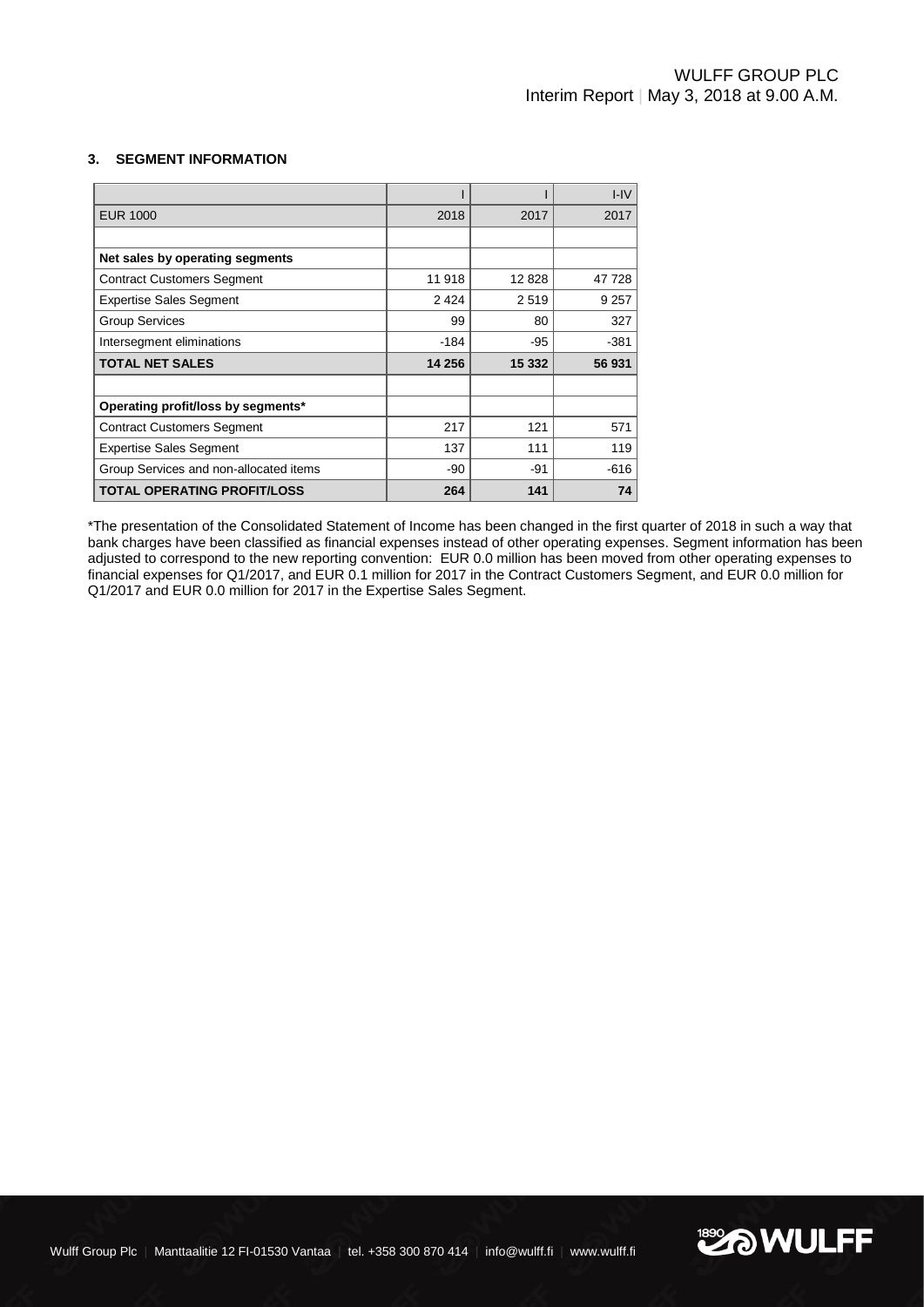# **4. KEY FIGURES**

|                                                                                        |           |           | $I - IV$  |
|----------------------------------------------------------------------------------------|-----------|-----------|-----------|
| <b>EUR 1000</b>                                                                        | 2018      | 2017      | 2017      |
| Net sales                                                                              | 14 25 6   | 15 3 32   | 56 931    |
| Change in net sales, %                                                                 | $-7.0%$   | $-1.0%$   | $-4.0%$   |
| EBITDA*                                                                                | 367       | 239       | 461       |
| EBITDA margin, %*                                                                      | 2.6%      | 1.6%      | 0.8%      |
| Operating profit/loss*                                                                 | 264       | 141       | 74        |
| Operating profit/loss margin, %*                                                       | 1.9%      | 0.9%      | 0.1%      |
| Profit/Loss before taxes                                                               | 147       | 85        | $-247$    |
| Profit/Loss before taxes margin, %                                                     | 1.0%      | 0.6%      | $-0.4%$   |
| Net profit/loss for the period attributable to equity<br>holders of the parent company | 132       | 50        | $-193$    |
| Net profit/loss for the period, %                                                      | 0.9%      | 0.3%      | $-0.3%$   |
| Earnings per share, EUR (diluted = non-diluted)                                        | 0.02      | 0.01      | $-0.03$   |
| Return on equity (ROE), %                                                              | 1.2%      | 0.5%      | $-2.0%$   |
| Return on investment (ROI), %                                                          | 1.2%      | 0.7%      | $-1.1%$   |
| Equity-to-assets ratio at the end of period, %                                         | 46.6%     | 48.6%     | 47.0%     |
| Debt-to-equity ratio at the end of period                                              | 29.5%     | 24.8%     | 19.8%     |
| Equity per share at the end of period, EUR **                                          | 1.64      | 1.79      | 1.64      |
| Investments in non-current assets                                                      | 193       | 215       | 429       |
| Investments in non-current assets, % of net sales                                      | 1.4%      | 1.7%      | 0.8%      |
| Treasury shares held by the Group at the end of<br>period                              | 79 000    | 79 000    | 79 000    |
| Treasury shares, % of total share capital and votes                                    | 1.2%      | 1.2%      | 1.2%      |
| Number of total issued shares at the end of period                                     | 6 607 628 | 6 607 628 | 6 607 628 |
| Personnel on average during the period                                                 | 194       | 203       | 198       |
| Personnel at the end of period                                                         | 192       | 195       | 195       |

\*The presentation of the Consolidated Statement of Income has been changed in the first quarter of 2018 in such a way that bank charges have been classified as financial expenses instead of other operating expenses. The reference period has been adjusted to correspond to the new reporting convention: EUR 0.0 million has been moved from other operating expenses to financial expenses for Q1/2017 which affects EBITDA and operating profit. EUR 0.1 million has been moved from other operating expenses to financial expenses for 2017, which affects the EBITDA margin by +0.2% and operating profit/loss margin by +0.1%.

\*\* Equity attributable to the equity holders of the parent company / Number of shares excluding the acquired own shares.